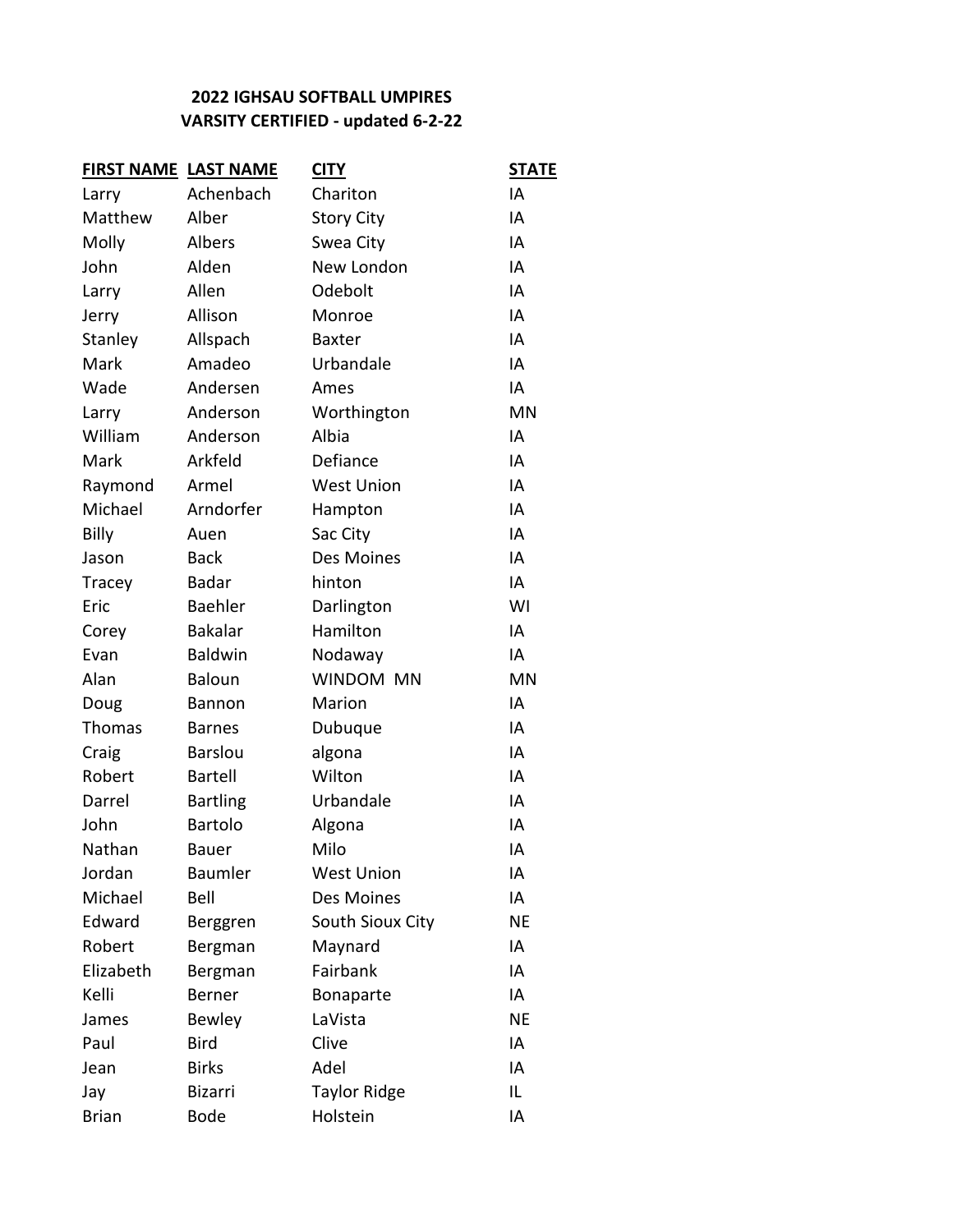| Eric          | <b>Boel</b>      | Grimes            | IA        |
|---------------|------------------|-------------------|-----------|
| Emma          | Bolton           | Osceola           | IA        |
| James         | <b>Bossom</b>    | Waverly           | IA        |
| Michael       | <b>Bowers</b>    | Norwalk           | IA        |
| Gerald        | Bowhay           | Ankeny            | IA        |
| Rob           | Bowman           | Coralville        | IA        |
| Marty         | Box              | Batavia           | IA        |
| Jim           | <b>Brackey</b>   | Thompson          | IA        |
| Nolan         | <b>Brand</b>     | Mount Vernon      | IA        |
| Dave          | <b>Brandt</b>    | Chariton          | IA        |
| Lee           | <b>Brecht</b>    | Carlisle          | IA        |
| Tom           | <b>Bromeland</b> | <b>Blue Earth</b> | <b>MN</b> |
| James         | <b>Bruck</b>     | Harlan            | IA        |
| Anna          | <b>Bubke</b>     | Kingsley          | IA        |
| Jerry         | <b>Buckstead</b> | sioux city        | IA        |
| Dean          | <b>Buhr</b>      | Readlyn           | IA        |
| Mike          | <b>Bunnell</b>   | Keosauqua         | IA        |
| William       | <b>Burchett</b>  | <b>ANKENY</b>     | IA        |
| Tom           | <b>Burger</b>    | West Branch       | IA        |
| Jack          | <b>Burns</b>     | Glidden           | IA        |
| Robert        | <b>Burris</b>    | Agency            | <b>MO</b> |
| Greg          | <b>Buster</b>    | Muscatine         | IA        |
| <b>Steve</b>  | <b>Butler</b>    | Park View         | IA        |
| James         | Cahill           | Galesburg         | IL        |
| Carissa       | Calderwood       | Iowa City         | IA        |
| Kevin         | Caldwell         | Washington        | IA        |
| Robert        | Camp             | Elkader           | IA        |
| Dave          | Campbell         | Moline            | IL        |
| Jerry         | Carber           | dubuque           | IA        |
| James         | Carlson          | Winfield          | ΙA        |
| Matthew       | Carlson          | Lake City         | ΙA        |
| Leroy         | Carlson          | Tama              | IA        |
| Regg          | Carnes           | Crescent          | IA        |
| Madi          | Carolan          | Ely               | IA        |
| Holli         | Carr             | Eldora            | IA        |
| <b>Trever</b> | Case             | <b>Sioux City</b> | IA        |
| Randy         | Cernovich        | Kewanee           | IL        |
| <b>Travis</b> | Chizek           | Ida Grove         | IA        |
| Rich          | Choponis         | <b>SEYMOUR</b>    | IA        |
| Timothy       | Christensen      | Iowa Falls        | IA        |
| Delbert       | Christensen      | Sioux City        | IA        |
| Michael       | Christner        | <b>OSKALOOSA</b>  | IA        |
| Ryne          | Christner        | Marengo           | ΙA        |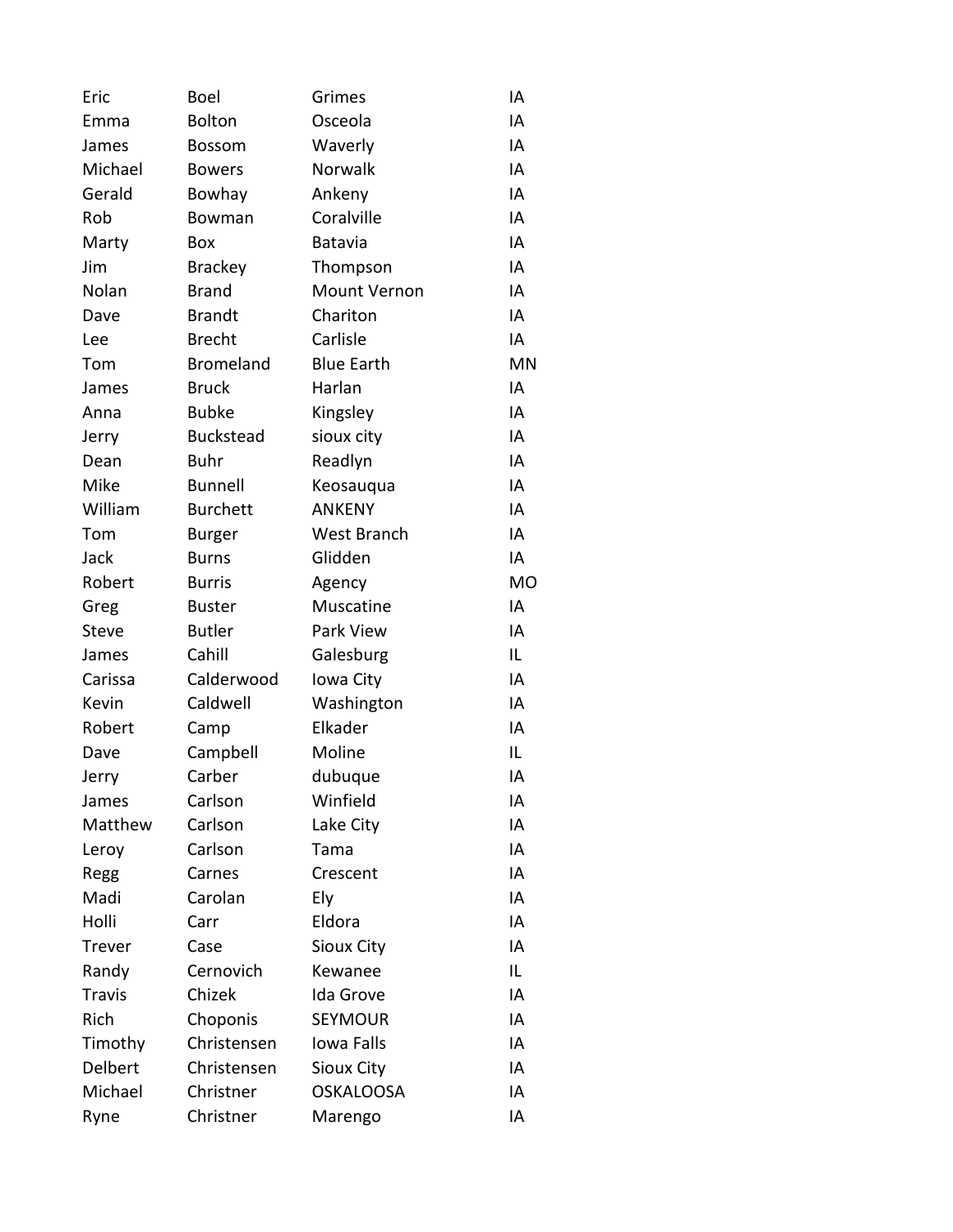| Corey        | Christopher | Alpha                  | MN        |
|--------------|-------------|------------------------|-----------|
| Larry        | Clark       | Centerville            | IA        |
| Alec         | Clark       | <b>Burlington</b>      | IA        |
| Harrison     | Cockrell    | LeClaire               | IA        |
| <b>Brian</b> | Cole        | <b>Sioux City</b>      | IA        |
| Victor       | Combs       | Pulaski                | IA        |
| Tyler        | Comisky     | Grinnell               | IA        |
| Steven       | Conard      | <b>West Des Moines</b> | IA        |
| <b>Steve</b> | Conklin     | Davenport              | IA        |
| Steve        | Connell     | Bettendorf             | IA        |
| Casey        | Conover     | <b>Council Bluffs</b>  | IA        |
| Cameron      | Cooksey     | Fairfield              | IA        |
| Stephen      | Cooper      | Cedar Rapids           | IA        |
| Victor       | Coronado    | Sumner                 | IA        |
| Cole         | Corson      | Glidden                | IA        |
| Michael      | Coss        | Wilton                 | IA        |
| Kaitlyn      | Couchman    | Corydon                | IA        |
| <b>Steve</b> | Cousins     | Cedar Rapids           | IA        |
| Jason        | Cowley      | Sioux City             | IA        |
| Eric         | Cox         | Knoxville              | IA        |
| <b>Brian</b> | Crawford    | Conrad                 | IA        |
| Phil         | Creese      | Woodward               | IA        |
| Catherine    | Creighton   | Urbandale              | IA        |
| <b>Tracy</b> | Cross       | <b>Baxter</b>          | IA        |
| Rich         | Crow        | Hornick                | IA        |
| Caitlyn      | Cruise      | Monticello             | IA        |
| Dennis       | Daniels     | <b>West Des Moines</b> | IA        |
| Jason        | Danner      | Dahinda                | IL        |
| Hannah       | Dau         | Paullina               | IA        |
| Timothy      | Davenport   | Sioux City             | ΙA        |
| David        | Davis       | Omaha                  | <b>NE</b> |
| Jeremy       | Davis       | Keokuk                 | IA        |
| Gabe         | Davis       | LeMars                 | IA        |
| Monte        | Dearmoun    | Northwood              | IA        |
| Matthew      | Degase      | Clarinda               | IA        |
| Michael      | Dehrkoop    | Lakota                 | IA        |
| Jerimiah     | Depyper     | Graettinger            | IA        |
| Dean         | Deutmeyer   | Denver                 | IA        |
| Aubrie       | Dewes       | <b>West Des Moines</b> | IA        |
| Troy         | Dewitt      | ottumwa                | IA        |
| Danika       | Dewitt      | Washta                 | IA        |
| Mike         | <b>Dick</b> | Urbandale              | IA        |
| Ray          | Dietz       | Ionia                  | IA        |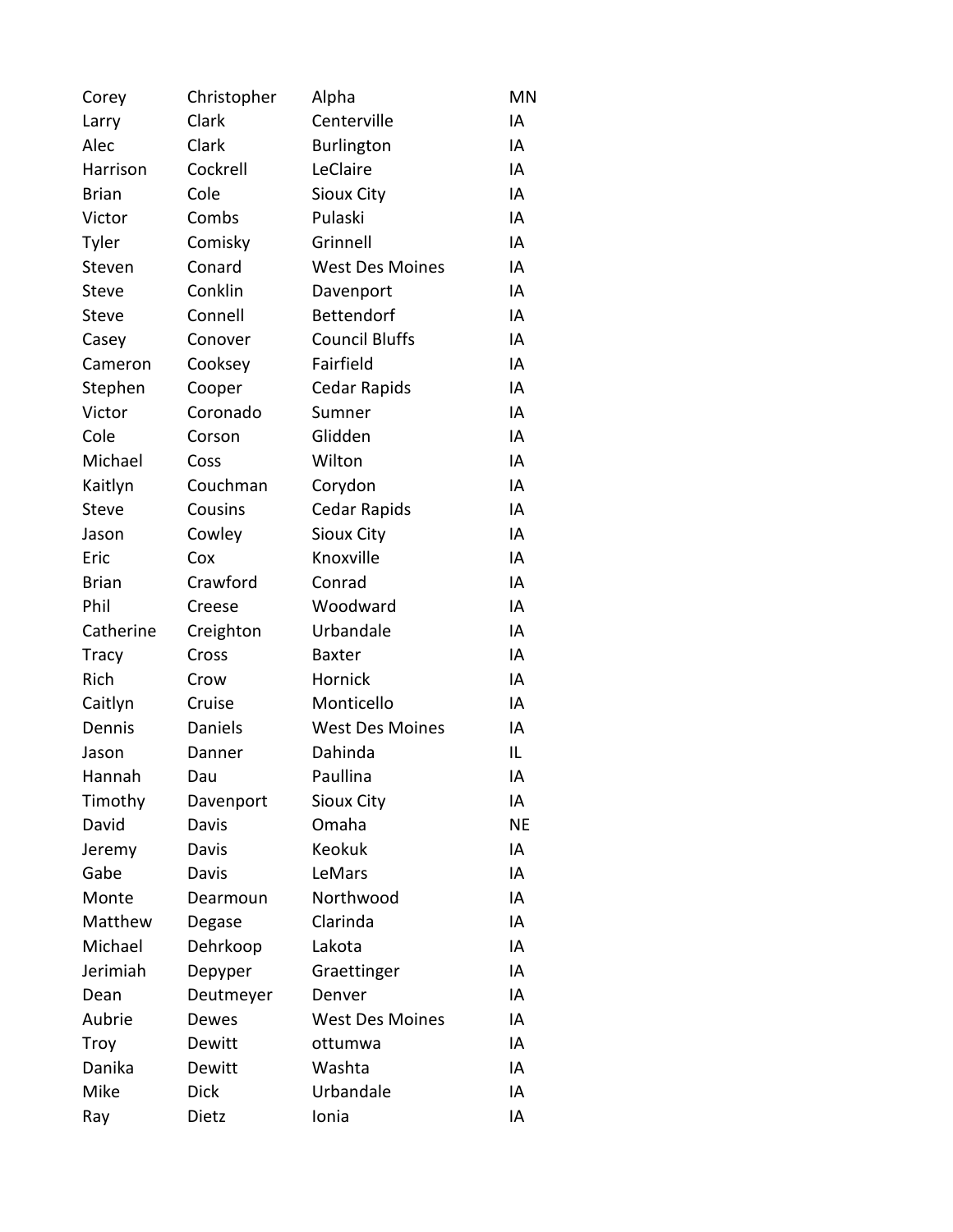| Bryan        | Dobson        | Danville           | ΙA        |
|--------------|---------------|--------------------|-----------|
| Michael      | Dolan         | <b>MILFORD</b>     | IA        |
| Todd         | Donels        | Centerville        | IA        |
| Jennifer     | Donels        | Centerville        | IA        |
| Jim          | Doyle         | <b>Hastings</b>    | IA        |
| Douglas      | Drummond      | Fremont            | <b>NE</b> |
| Duane        | Duncan        | Des Moines         | IA        |
| Kyle         | Duncan        | Des Moines         | IA        |
| Chad         | Eaton         | Armstrong          | IA        |
| <b>Brad</b>  | Ebersole      | Milledgeville      | IL        |
| Steven       | Ebert         | Cherokee           | IA        |
| Mike         | Edmonds       | Dubuque            | IA        |
| <b>Steve</b> | <b>Ellis</b>  | Des Moines         | IA        |
| Daryl        | Erickson      | Mason City         | IA        |
| Kameryn      | Etherington   | algona             | IA        |
| Lynn         | Evans         | Aurelia            | IA        |
| Shane        | Farley        | <b>Bellevue</b>    | <b>NE</b> |
| James        | Fettkether    | <b>Cedar Falls</b> | IA        |
| Edward       | <b>Fickes</b> | Van Wert           | IA        |
| Terence      | Fischer       | Cascade            | IA        |
| Daniel       | Fix           | cedar falls        | IA        |
| Clayton      | Fjerstad      | Lytton             | IA        |
| Jim          | Flaws         | Carlisle           | IA        |
| Leann        | Fleming       | Hinton             | IA        |
| Jesse        | <b>Flores</b> | huxley             | IA        |
| Julie        | Foglesong     | Ames               | IA        |
| Jeffrey      | Follman       | Sigourney          | IA        |
| Michael      | Fooks         | Ankeny             | IA        |
| <b>Drake</b> | Foss          | Malvern            | IA        |
| Grace        | Francis       | Nevada             | IA        |
| Kenneth      | Fredericksen  | <b>OMAHA</b>       | ΝE        |
| Tim          | Fredrickson   | <b>FOREST CITY</b> | IA        |
| Wayne        | Freed         | Omaha              | ΝE        |
| Jon          | Friest        | Indianola          | IA        |
| <b>Brad</b>  | Friest        | Roland             | IA        |
| Kevin        | Frost         | Leon               | IA        |
| Michael      | Fry           | Aurelia            | IA        |
| Ben          | Fry           | Des Moines         | IA        |
| Todd         | Frye          | MARSHALLTOWN       | IA        |
| Lennie       | Galloway      | <b>COLONA</b>      | IL        |
| Ed           | Gau           | Dubuque            | IA        |
| Joe          | Gibbs         | Epworth            | IA        |
| Mike         | Gill          | Mystic             | ΙA        |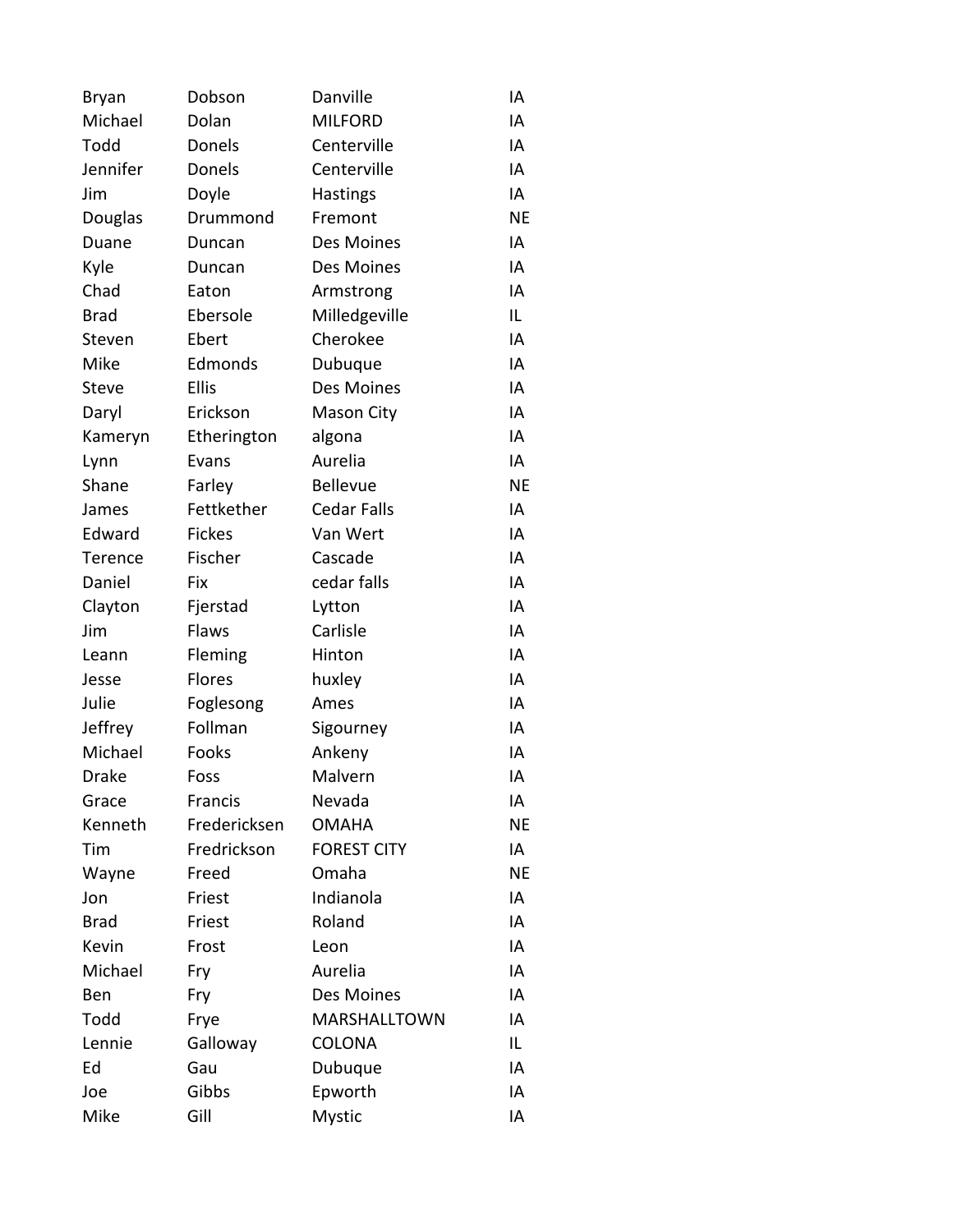| Todd         | Gill         | Omaha                  | ΝE        |
|--------------|--------------|------------------------|-----------|
| Greg         | Gill         | <b>WEST DES MOINES</b> | IA        |
| Mickey       | Gill         | Centerville            | IA        |
| Eric         | Gilson       | <b>Boone</b>           | IA        |
| <b>Terry</b> | Gioffredi    | Wes Des Moines         | IA        |
| Scott        | Giraud       | Waverly                | IA        |
| Leah         | Glaser       | Maquon                 | IL        |
| <b>Rick</b>  | Goedken      | <b>FARLEY</b>          | IA        |
| Robert       | Goedken      | Dundee                 | IA        |
| Danette      | Gohlinghorst | Griswold               | IA        |
| Ronald       | Gomez        | Johnston               | ΙA        |
| Neil         | Goos         | Osceola                | IA        |
| Eric         | Green        | Norwalk                | IA        |
| Roger        | Griffith     | Goshen                 | IN        |
| Fred         | Griffiths    | <b>Mount Vernon</b>    | IA        |
| Erica        | Groom        | <b>New Sharon</b>      | IA        |
| Kelly        | Grosskopf    | Davenport              | IA        |
| Ron          | Gulyash      | Dubuque                | IA        |
| Tyler        | Gurney       | Yankton                | <b>SD</b> |
| Willie       | Guy          | Marion                 | IA        |
| Justin       | Hadsall      | Des Moines             | IA        |
| Nikolas      | Hahn         | Riverside              | IA        |
| Lee          | Hakert       | <b>Center Point</b>    | IA        |
| Mike         | Halac        | <b>CENTER POINT</b>    | IA        |
| Kim          | Hall         | Ainsworth              | IA        |
| Jason        | Halverson    | Ossian                 | IA        |
| Alyssa       | Hames        | Ackley                 | IA        |
| Jed          | Hammen       | Boone                  | IA        |
| Jim          | Hammerand    | Epworth                | IA        |
| Jonathan     | Hampton      | Lamoni                 | IA        |
| James        | Handy        | Minden                 | IA        |
| Konnor       | Handy        | Minden                 | IA        |
| Scott        | Hansen       | <b>Central City</b>    | IA        |
| Sue          | Hansen       | Omaha                  | <b>NE</b> |
| Benjamin     | Hansen       | <b>New Sharon</b>      | IA        |
| Hunter       | Hansen       | Centerville            | ΙA        |
| Dave         | Hardie       | Chariton               | IA        |
| Wade         | Harriman     | <b>HOLSTEIN</b>        | IA        |
| Mike         | Harter       | Fairbank               | IA        |
| Jerry        | Hartman      | Creston                | IA        |
| Ronald       | Hartwig      | Marion                 | ΙA        |
| Jorge        | Harwood      | <b>Pleasant Hill</b>   | ΙA        |
| Steven       | Hauge        | Dakota Dunes           | <b>SD</b> |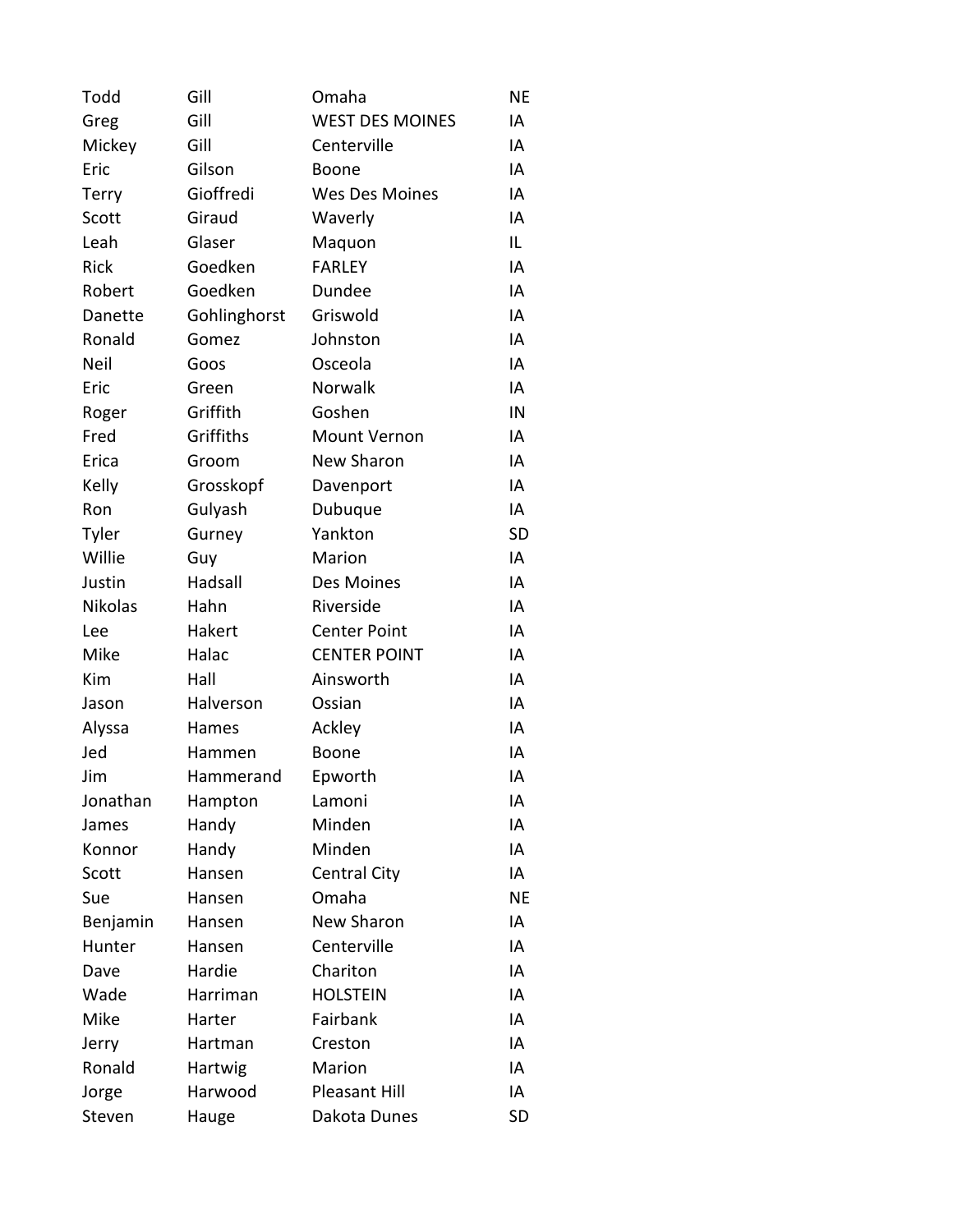| Joe          | Havenhill      | Urbandale                | IA        |
|--------------|----------------|--------------------------|-----------|
| <b>Steve</b> | Hawf           | Larchwood                | IA        |
| Keith        | <b>Hawkins</b> | nevada                   | IA        |
| Daniel       | <b>Hawkins</b> | <b>OGDEN</b>             | IA        |
| Robert       | Hawkinson      | Omaha                    | <b>NE</b> |
| <b>Brian</b> | Hazelton       | monroe                   | IA        |
| Chris        | Heidelbauer    | Marion                   | IA        |
| Al           | Heim           | Dubuque                  | IA        |
| Karl         | Heiman         | Dunlap                   | IA        |
| Ross         | Hemsley        | Sigourney                | IA        |
| Lacey        | Hennick        | <b>Central City</b>      | IA        |
| Ralph        | Henning        | Moline                   | IL        |
| Chris        | Henze          | Solon                    | IA        |
| Jeremiah     | Herman         | <b>CEDAR RAPIDS</b>      | IA        |
| Allan        | Hermsen        | <b>MANCHESTER</b>        | IA        |
| Darren       | Herrold        | Cambridge                | IA        |
| Daniel       | Hewitt         | Emmetsburg               | IA        |
| Tywaunne     | Hill           | Walford                  | IA        |
| Jordan       | Hill           | crawfordsville           | IA        |
| <b>Brian</b> | Hilsabeck      | Lansing                  | IA        |
| Kim          | Hollingsworth  | <b>Cedar Rapids</b>      | ΙA        |
| Philip       | Holst          | Ida Grove                | IA        |
| William      | Holstun        | Waverly                  | IA        |
| Kelby        | Homeister      | Keokuk                   | IA        |
| <b>Brad</b>  | Honnold        | Clarinda                 | IA        |
| Jay          | Honohan        | Iowa City                | IA        |
| Galen        | Hoodjer        | Allison                  | IA        |
| Jeremy       | Hoogestraat    | Carter Lake              | IA        |
| John         | Hopkins        | Waterloo                 | IA        |
| Keith        | Horan          | <b>EARLY</b>             | ΙA        |
| Trev         | Houck          | Radcliffe                | IA        |
| David        | Huff           | Greenfield               | IA        |
| Dave         | Huling         | Iowa City                | IA        |
| Jack         | Hull           | Mason City               | IA        |
| Douglas      | Humphrey       | Milan                    | IL        |
| Dewey        | Hupke          | Independence             | IA        |
| Darrell      | Ippensen       | Bowen                    | IL        |
| Delaney      | Iseminger      | Kingsley                 | IA        |
| Myron        | Jack           | Victor                   | IA        |
| Mark         | Jackson        | Tekamah                  | ΝE        |
| Michael      | Jacobs         | Monticello               | IA        |
| Samantha     | Jamison        | <b>Columbus Junction</b> | IA        |
| Mark         | Japenga        | Spencer                  | IA        |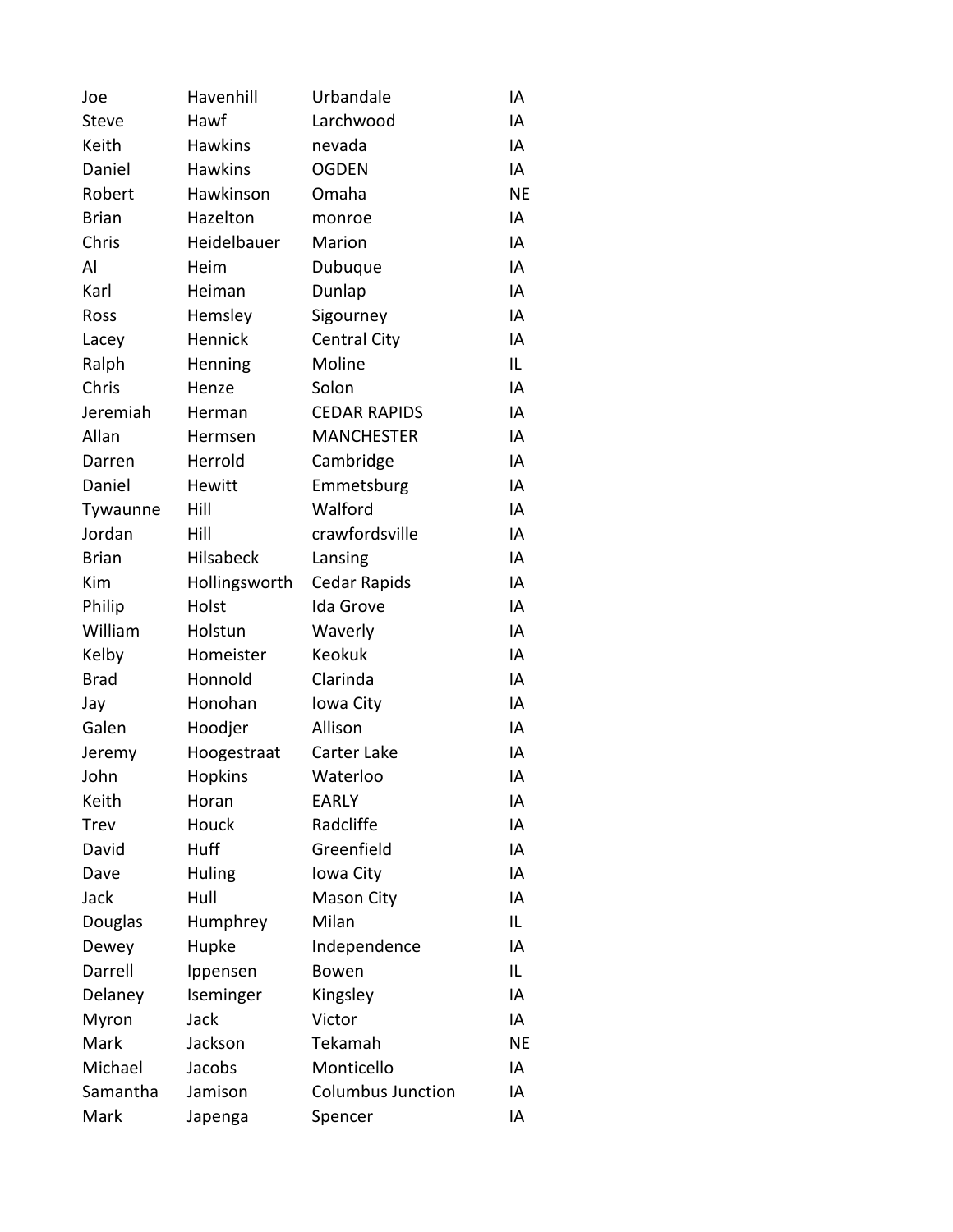| Kevin           | Jarvis       | <b>CANTON</b>          | <b>MO</b> |
|-----------------|--------------|------------------------|-----------|
| Neil            | Jeanes       | Oelwein                | IA        |
| Steven          | Jensen       | <b>OSAGE</b>           | IA        |
| William         | Jesse        | Waukee                 | IA        |
| Philip          | Joens        | Waukee                 | IA        |
| Douglas         | Johnson      | <b>Cedar Falls</b>     | IA        |
| Lois            | Johnson      | <b>ALTOONA</b>         | IA        |
| <b>Bruce</b>    | Johnson      | Hudson                 | IA        |
| Douglas         | Johnson      | <b>Pleasant Hill</b>   | IA        |
| Christopher     | Johnson      | <b>Silvis</b>          | IL.       |
| Craig           | Johnson      | Oskaloosa              | IA        |
| <b>Brittany</b> | Johnson      | Remsen                 | IA        |
| <b>Rick</b>     | Jones        | <b>Council Bluffs</b>  | IA        |
| Tom             | Jones        | Emmetsburg             | IA        |
| Douglas         | Jones        | <b>Silvis</b>          | IL.       |
| Ronald          | Jones        | omaha                  | <b>NE</b> |
| Paul            | Jordan       | Creston                | IA        |
| Adam            | Juhl         | Grimes                 | IA        |
| Robert          | Kain         | AMES                   | IA        |
| Stephen         | Kale         | moline                 | IL.       |
| Christopher     | Kangas       | Waverly                | IA        |
| Benji           | Kasel        | Le Mars                | IA        |
| Christi         | Kehoe        | <b>FORT DODGE</b>      | IA        |
| Erv             | Keizer       | <b>Sioux Center</b>    | IA        |
| <b>Bruce</b>    | Keizer       | Orange City            | IA        |
| Kurtis          | Kemp         | wellman                | IA        |
| David           | King         | Dubuque                | IA        |
| Ryan            | Kissell      | Creston                | IA        |
| Sean            | Kleespies    | Newell                 | IA        |
| Steve           | Klein        | Keota                  | ΙA        |
| <b>Breianna</b> | Klein        | Osceola                | ΙA        |
| Taylor          | Knaack       | Correctionville        | IA        |
| <b>Brian</b>    | Knapp        | Lohrville              | IA        |
| Chris           | Knee         | Urbandale              | IA        |
| Jason           | Knickman     | Dunlap                 | IA        |
| Patrick         | Knobbe       | lowa city              | IA        |
| Robert          | Kober        | Luana                  | IA        |
| Adolph          | Kochendorfer | Fort Dodge             | IA        |
| Joe             | Koenigs      | sioux city             | IA        |
| Chris           | Kozeliski    | Des Moines             | ΙA        |
| Jared           | Kramer       | <b>WEST DES MOINES</b> | IA        |
| Allison         | <b>Kraus</b> | Ottumwa                | IA        |
| Kennedy         | Kraus        | Clarence               | ΙA        |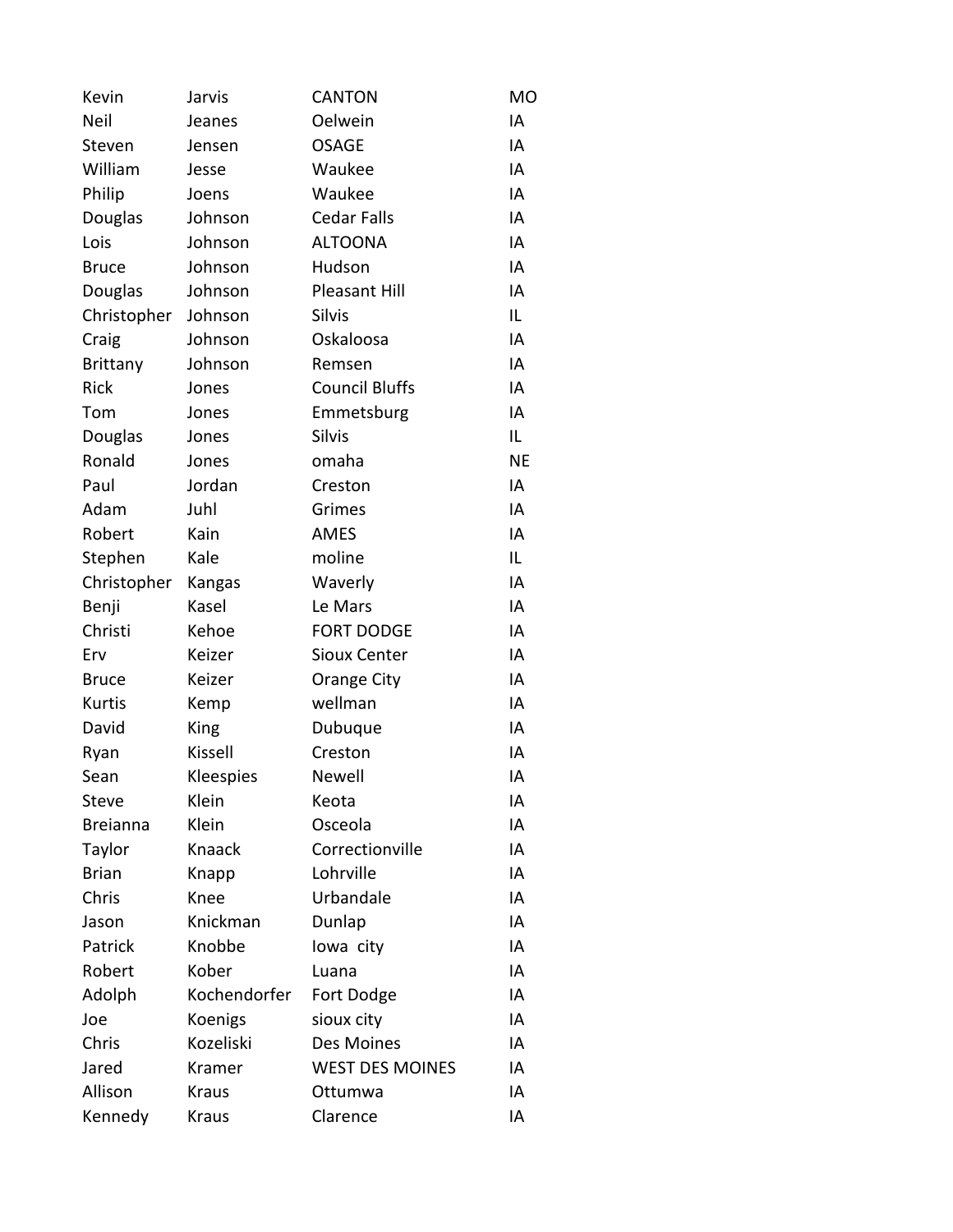| Mitchel       | Krein          | Estherville            | IA        |
|---------------|----------------|------------------------|-----------|
| Joe           | Krieger        | Altoona                | IA        |
| Shane         | Kron           | <b>IOWA CITY</b>       | IA        |
| Arnold        | Krukow         | Riceville              | IA        |
| <b>Brady</b>  | Kurtz          | Lake Mills             | IA        |
| Tony          | Kury           | Centerville            | IA        |
| <b>Brandt</b> | Lacey          | Iowa Falls             | IA        |
| Michael       | Lange          | Wilton                 | IA        |
| Christopher   | Law            | Davenport              | IA        |
| Greg          | Leach          | Urbandale              | IA        |
| Randy         | Lee            | <b>Cedar Falls</b>     | IA        |
| Tonette       | Lewis          | Cedar Rapids           | IA        |
| Jason         | Lewis          | Prairie City           | IA        |
| Joseph        | Link           | <b>Burlington</b>      | IA        |
| Randy         | Link           | Dubuque                | IA        |
| Myron         | Linn           | Adel                   | IA        |
| Dean          | Looft          | Armstrong              | IA        |
| <b>Brian</b>  | Lorber         | Waukee                 | IA        |
| Gregory       | Lorber         | New London             | IA        |
| Randy         | Lore           | <b>West Des moines</b> | IA        |
| Greg          | Lovette        | Omaha                  | <b>NE</b> |
| <b>Brock</b>  | Lu             | Eldora                 | IA        |
| Catherine     | Lucas          | <b>JOHNSTON</b>        | IA        |
| Kevin         | Luft           | Sioux City             | IA        |
| Jerry         | Lunsford       | Fremont                | IA        |
| <b>Brady</b>  | Luy            | Early                  | IA        |
| Chris         | Lynch          | Urbandale              | IA        |
| Nicholas      | Madison        | Independence           | IA        |
| <b>Steve</b>  | Mahlberg       | Glidden                | IA        |
| Chane         | <b>Mairs</b>   | <b>West Des Moines</b> | IA        |
| Morrie        | Marks          | Remsen                 | IA        |
| Gene          | Marquart       | Coralville             | IA        |
| Hannah        | Marsh          | North English          | IA        |
| Troy          | Marshall       | <b>HIAWATHA</b>        | IA        |
| Kelly         | Martin         | waterloo               | IA        |
| Rodney        | Martin         | <b>Blair</b>           | <b>NE</b> |
| Derek         | <b>Matlock</b> | Solon                  | IA        |
| Loren         | Mauch          | Des Moines             | IA        |
| Kenneth       | Maxfield       | Sergeant Bluff         | IA        |
| Mike          | Mccarvel       | Waterloo               | IA        |
| Charles       | Mccauley       | Reinbeck               | IA        |
| Keith         | Mccay          | Waukee                 | IA        |
| Eric          | Mcclure        | Osceola                | ΙA        |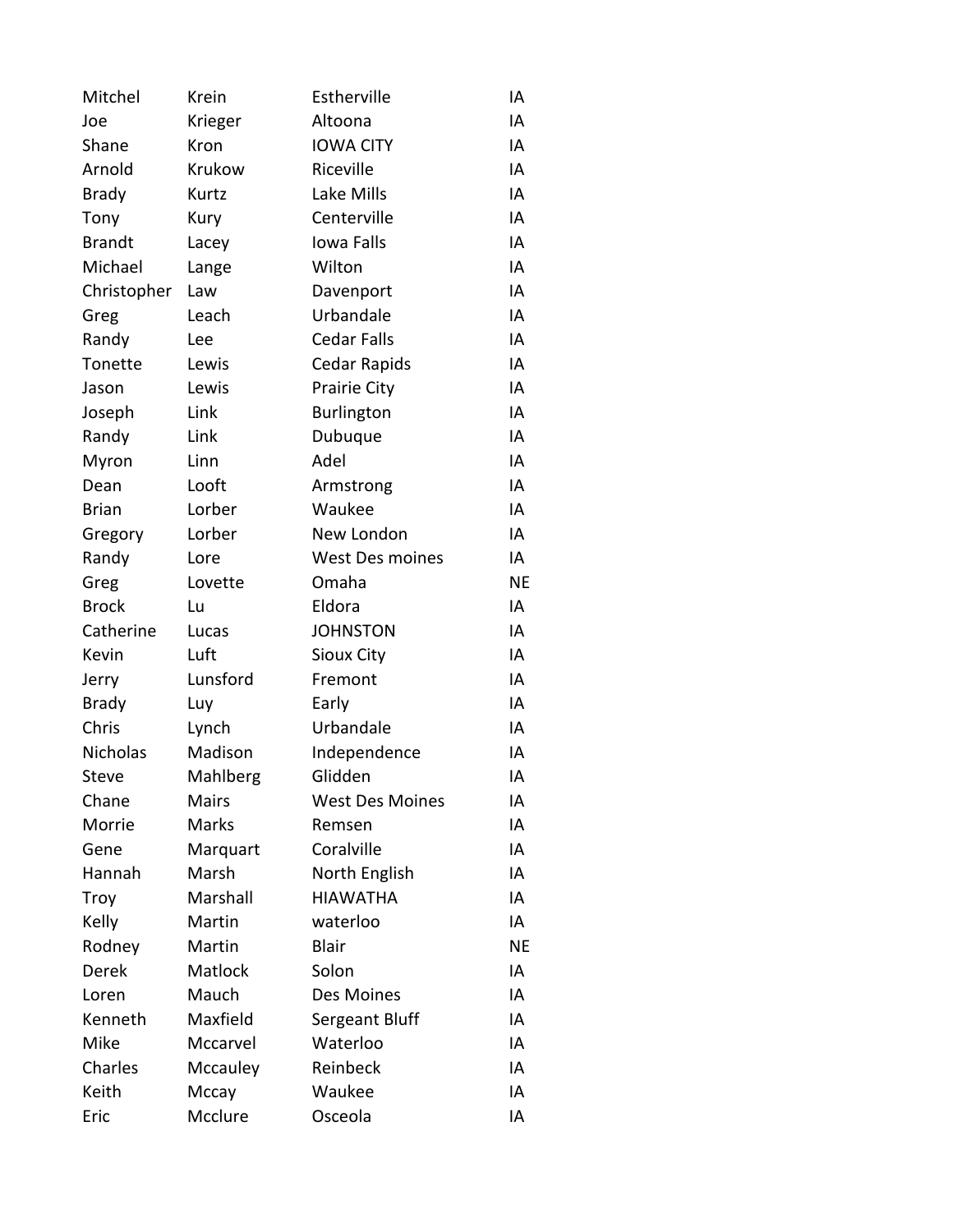| Daniel       | Mccolloch       | Fertile               | ΙA        |
|--------------|-----------------|-----------------------|-----------|
| Richard      | Mccord          | Spencer               | IA        |
| Michael      | Mcdermott       | Atlantic              | IA        |
| Charles      | Mcdonough       | Oskaloosa             | ΙA        |
| Craig        | Mcgee           | Elkhorn               | <b>NE</b> |
| Donald       | Mckune          | <b>Burlington</b>     | IA        |
| Larry        | Mcnutt          | Creston               | IA        |
| Milt         | Mcpike          | Orange city           | IA        |
| Todd         | Mcqueen         | monroe                | IA        |
| Shannon      | Mcwhirter       | LIBERTYVILLE          | IA        |
| David        | <b>Meinders</b> | Thornton              | IA        |
| Rick         | Meisner         | Garnavillo            | IA        |
| Carrie       | Melohn          | Pocahontas            | IA        |
| Emma         | Mendenhall      | Denison               | IA        |
| Roger        | Menke           | Bonaparte             | IA        |
| Sharon       | Menke           | <b>BONAPARTE</b>      | IA        |
| Charles      | Meyer           | Denison               | IA        |
| Jonathan     | Meyer           | Sac City              | IA        |
| Cory         | Meyer           | Coon Rapids           | IA        |
| Ken          | Meyers          | Garner                | IA        |
| Ryan         | Meyers          | Garner                | IA        |
| Mel          | Miller          | Osceola               | IA        |
| <b>Bart</b>  | Miller          | <b>CLARENCE</b>       | IA        |
| John         | Miller          | Raymond               | IA        |
| Randy        | Miller          | <b>Guthrie Center</b> | IA        |
| Daniel       | Miller          | Marengo               | IA        |
| Jeremiah     | Miner           | Cambridge             | IA        |
| Hunter       | Moffit          | <b>LONE TREE</b>      | IA        |
| David        | Mohr            | Marshalltown          | IA        |
| Deidra       | Mohr            | Marshalltown          | IA        |
| <b>Steve</b> | Moon            | Denver                | IA        |
| Caleb        | Moore           | Humeston              | IA        |
| Ryan         | Morgan          | Oskaloosa             | IA        |
| Randy        | <b>Morris</b>   | Waverly               | IA        |
| Edward       | Morton          | Ames                  | IA        |
| Jeff         | Moser           | Harlan                | IA        |
| Drew         | Mourlam         | Iowa Falls            | IA        |
| Melissa      | Mulder          | <b>ATLANTIC</b>       | IA        |
| Leo          | Muldoon         | <b>DES MOINES</b>     | IA        |
| Donnie       | <b>Mullens</b>  | Washington            | IA        |
| Jake         | Munger          | Arlington             | IA        |
| Kathy        | Munoz           | Des Moines            | IA        |
| <b>Terry</b> | Murphy          | Galena                | IL        |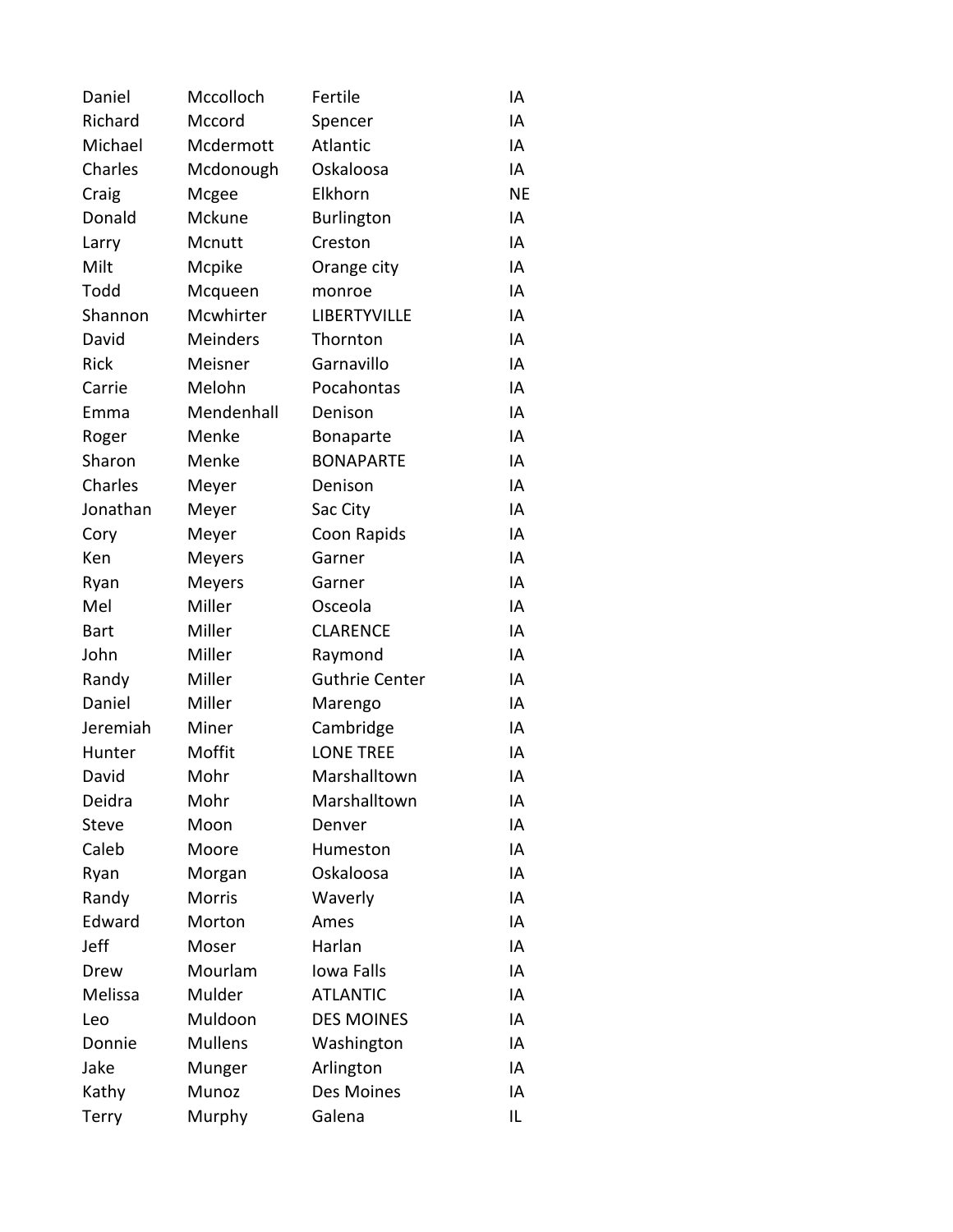| Edward       | Murphy          | Marion                 | IA        |
|--------------|-----------------|------------------------|-----------|
| Mark         | Murphy          | Marion                 | IA        |
| Charles      | Murphy          | Marion                 | IA        |
| John         | Murphy          | Coralville             | IA        |
| Daniel       | Murray          | Dubuque                | IA        |
| Jacob        | Musfeldt        | Missouri Valley        | IA        |
| Michael      | Musselman       | Hinton                 | IA        |
| Madeline     | Myer            | St. Charles            | IA        |
| John         | Nagel           | <b>West Des Moines</b> | IA        |
| John         | Nahnsen         | <b>Council Bluffs</b>  | IA        |
| Clayton      | Nalan           | Iowa Falls             | IA        |
| Mark         | Nalan           | Sheffield              | IA        |
| Dan          | Nauman          | Dubuque                | IA        |
| Tony         | Nelson          | Waukee                 | IA        |
| Zachary      | Nelson          | Sioux City             | IA        |
| Jeff         | Newton          | Oronoco                | <b>MN</b> |
| Troy         | <b>Nicklaus</b> | Griswold               | IA        |
| Jeffrey      | Niehaus         | Edgewood               | IA        |
| Wade         | Niewoehner      | Manson                 | IA        |
| Samantha     | Noteboom        | Sheldon                | IA        |
| Jim          | Nurse           | Carroll                | IA        |
| Mark         | <b>Nuss</b>     | <b>West Union</b>      | IA        |
| <b>Steve</b> | Oberg           | Mapleton               | IA        |
| John         | O'brien         | Anita                  | IA        |
| Ronald       | Oconnor         | Waukee                 | IA        |
| Mark         | Odor            | Johnston               | IA        |
| <b>Troy</b>  | Ohern           | Manly                  | IA        |
| Ed           | Oliver          | Batavia                | IA        |
| Francis      | Olson           | <b>West Union</b>      | IA        |
| Carly        | Ortmann         | Remsen                 | IA        |
| Jeff         | Osborne         | Clive                  | IA        |
| Richard      | Pace            | Clarinda               | IA        |
| Patrick      | Pacha           | Washington             | IA        |
| Brendyn      | Padget          | <b>Baxter</b>          | IA        |
| <b>Kirk</b>  | Park            | Wyoming                | IA        |
| Jake         | Parker          | Marion                 | IA        |
| Cameron      | Parker          | Oskaloosa              | IA        |
| John         | Parsons         | Ankeny                 | IA        |
| Dan          | Passick         | Ankeny                 | IA        |
| Kim          | Patik           | Swisher                | IA        |
| Mark         | Paulsen         | Exira                  | IA        |
| Dayn         | Payne           | <b>Cedar Falls</b>     | IA        |
| Collin       | Payne           | Ryan                   | IA        |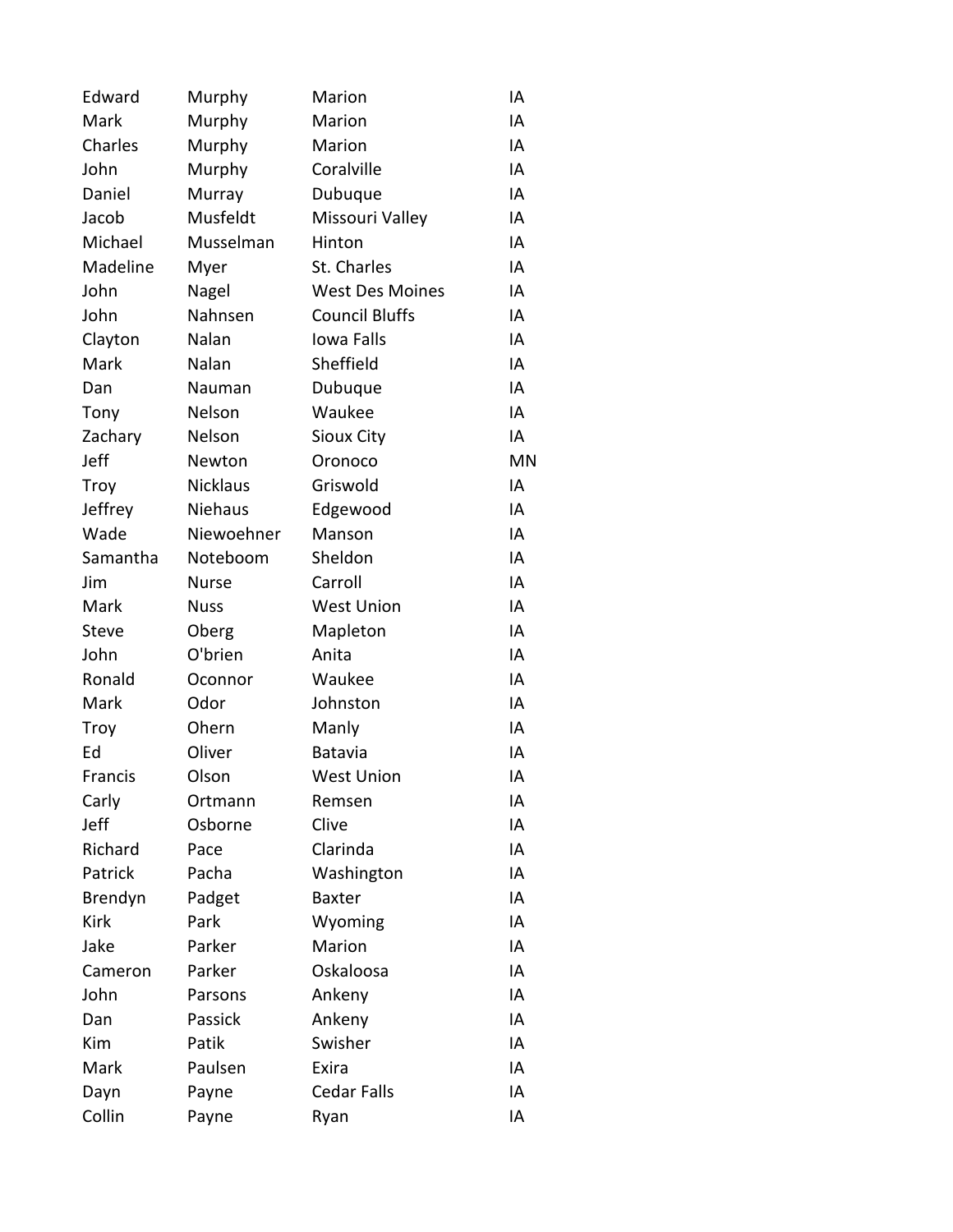| <b>Brian</b>  | Pearce     | <b>Mason City</b>      | IA        |
|---------------|------------|------------------------|-----------|
| Les           | Pedersen   | Cleghorn               | IA        |
| James         | Pederson   | Oskaloosa              | IA        |
| Michael       | Peitzmeier | Omaha                  | <b>NE</b> |
| Justin        | Penner     | Dyersville             | IA        |
| Haylee        | Pennock    | Elliott                | IA        |
| Mindy         | Percy      | Norwalk                | IA        |
| Fred          | Perkins    | Emmetsburg             | IA        |
| Joshua        | Perkins    | Atlantic               | IA        |
| Pete          | Peterson   | urbandale              | IA        |
| Bill          | Peterson   | <b>West Des Moines</b> | IA        |
| Byron         | Petry      | <b>Council Bluffs</b>  | IA        |
| Scott         | Piersma    | <b>Sioux Clty</b>      | IA        |
| Michael       | Piper      | Iowa City              | IA        |
| <b>Travis</b> | Pollock    | Humeston               | IA        |
| Joe           | Prater     | north liberty          | IA        |
| Joseph        | Probasco   | Chariton               | IA        |
| Matthew       | Prunty     | Welcome                | <b>MN</b> |
| Marty         | Pump       | <b>ROCKFORD</b>        | IA        |
| Andrew        | Raisch     | Iowa Falls             | IA        |
| Keith         | Rath       | Cedar Rapids           | IA        |
| Jerry         | Rea        | <b>Council Bluffs</b>  | IA        |
| Randall       | Reinertson | <b>HUXLEY</b>          | IA        |
| Angela        | Rembe      | Thornton               | IA        |
| <b>Steve</b>  | Rhode      | Spencer                | IA        |
| Chester       | Rice       | <b>West Des Moines</b> | IA        |
| Nathan        | Richards   | Denver                 | IA        |
| Reginald      | Richardson | <b>Webster City</b>    | IA        |
| Jessica       | Riedemann  | Hartley                | IA        |
| Phil          | Ritchie    | cedar rapids           | IA        |
| Victor        | Rivera     | Lamoni                 | IA        |
| <b>Nick</b>   | Robinson   | Maynard                | IA        |
| Kassidy       | Robinson   | <b>Sioux Center</b>    | IA        |
| William       | Rock       | crescent               | IA        |
| Jamie         | Rodenberg  | Elkader                | IA        |
| Robert        | Roederer   | Mt. Pleasant           | IA        |
| Jeffrey       | Roen       | Dubuque                | IA        |
| Steven        | Rogers     | Danville               | IA        |
| Keith         | Rogers     | Waterloo               | IA        |
| Lawayne       | Rogers     | Altoona                | IA        |
| Tim           | Rogers     | Tiffin                 | IA        |
| Steven        | Rohach     | Ottumwa                | IA        |
| Jeremy        | Rohdy      | <b>NEW LONDON</b>      | IA        |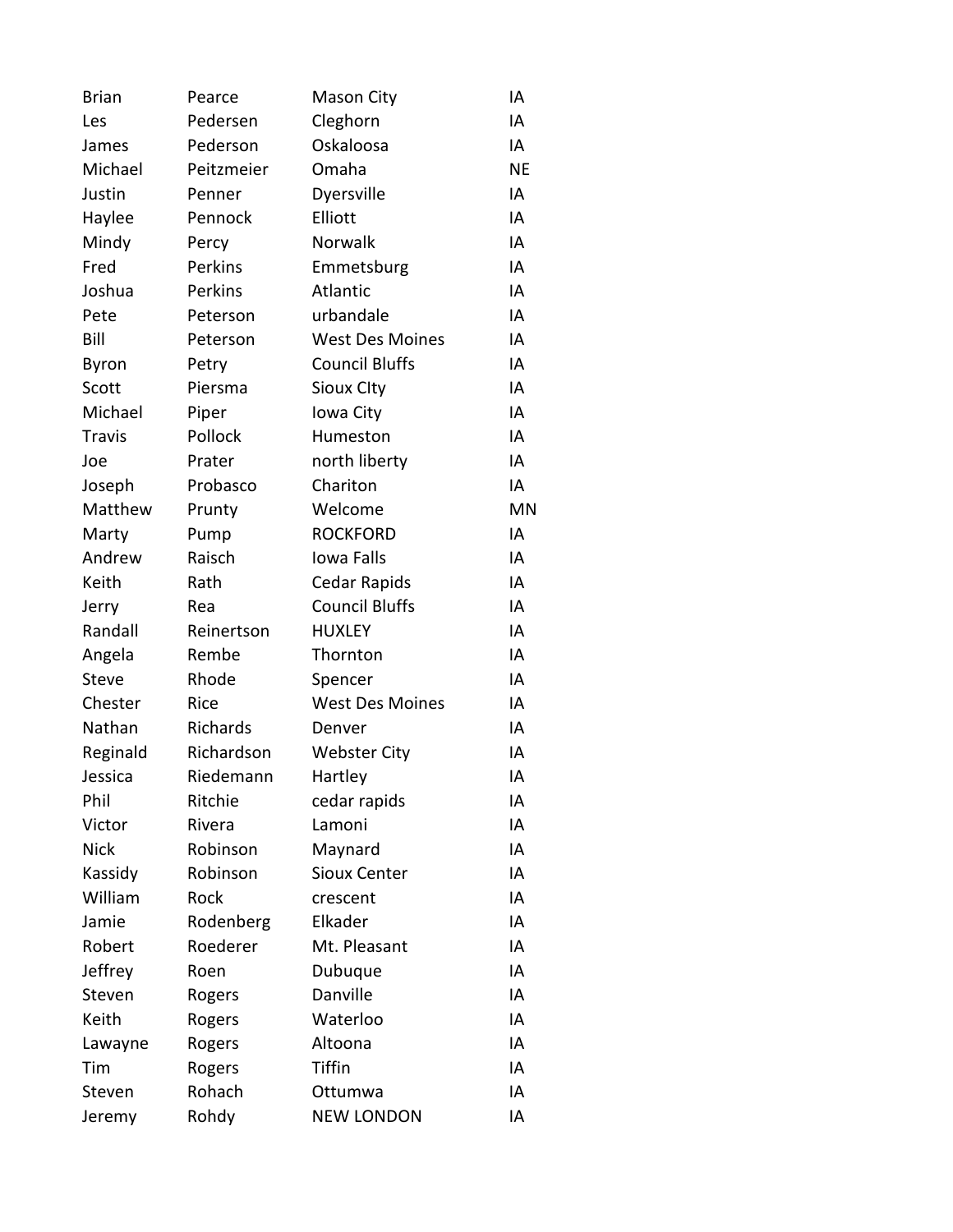| Mark         | Rolfes          | Le mars                  | IA        |
|--------------|-----------------|--------------------------|-----------|
| Ron          | Romine          | <b>Council Bluffs</b>    | IA        |
| Kenneth      | Roseberry       | George                   | IA        |
| Patrick      | Ross            | Canton                   | <b>SD</b> |
| Shane        | Rowlands        | Milo                     | IA        |
| Michael      | Rowson          | Clinton                  | IA        |
| James        | Rudacille       | Centerville              | IA        |
| <b>Steve</b> | Ruggeberg       | <b>BELLEVUE</b>          | IA        |
| Duane        | Rustad          | Grafton                  | IA        |
| Dennis       | Sadler          | CASCADE                  | IA        |
| John         | Safford         | Des Moines               | IA        |
| August       | Sankey          | algona                   | IA        |
| <b>Bruce</b> | Saunders        | <b>BELLEVUE</b>          | <b>NE</b> |
| Mark         | Schaefer        | Lake City                | IA        |
| Larry        | Scharff         | monticello               | IA        |
| Christopher  | Schell          | Marengo                  | IA        |
| Jerry        | Schewe          | Platteville              | WI        |
| Christian    | Schiff          | Manly                    | IA        |
| Carol        | <b>Schleihs</b> | Ames                     | IA        |
| Mark         | Schleisman      | <b>MANCHESTER</b>        | IA        |
| Don          | Schmidt         | Council Bluffs, IA 51501 | IA        |
| Stan         | Schmidt         | <b>West Point</b>        | IA        |
| Aaron        | Schmidt         | <b>Sioux Center</b>      | IA        |
| Keith        | Schmitz         | raymond                  | IA        |
| Thomas       | Schreurs        | Des Moines               | IA        |
| <b>Steve</b> | Schroeder       | Cedar Rapids             | IA        |
| Dennis       | Schroeder       | <b>Bellevue</b>          | IA        |
| Colin        | Schroeder       | Remsen                   | IA        |
| John         | <b>Schuck</b>   | Little Rock              | IA        |
| Charles      | Schuette        | Rock Island              | IL        |
| Tom          | Schuller        | Jackson                  | <b>MN</b> |
| Nolan        | Schuller        | Jackson                  | MN        |
| Daryl        | Schultz         | Postville                | IA        |
| James        | Schultz         | Muscatine                | IA        |
| Josh         | Schunk          | Oelwein                  | IA        |
| Joseph       | Scieszinski     | adel                     | IA        |
| Michael      | Sciurba         | <b>WEST DES MOINES</b>   | IA        |
| Kelly        | Sears           | Elkhart                  | IA        |
| Chris        | See             | Mount Vernon             | IA        |
| Samuel       | Seely           | Neola                    | IA        |
| Kent         | Sesker          | Cedar Rapids             | IA        |
| Mark         | Shea            | Galva                    | IA        |
| Patrick      | Shea            | Fayette                  | IA        |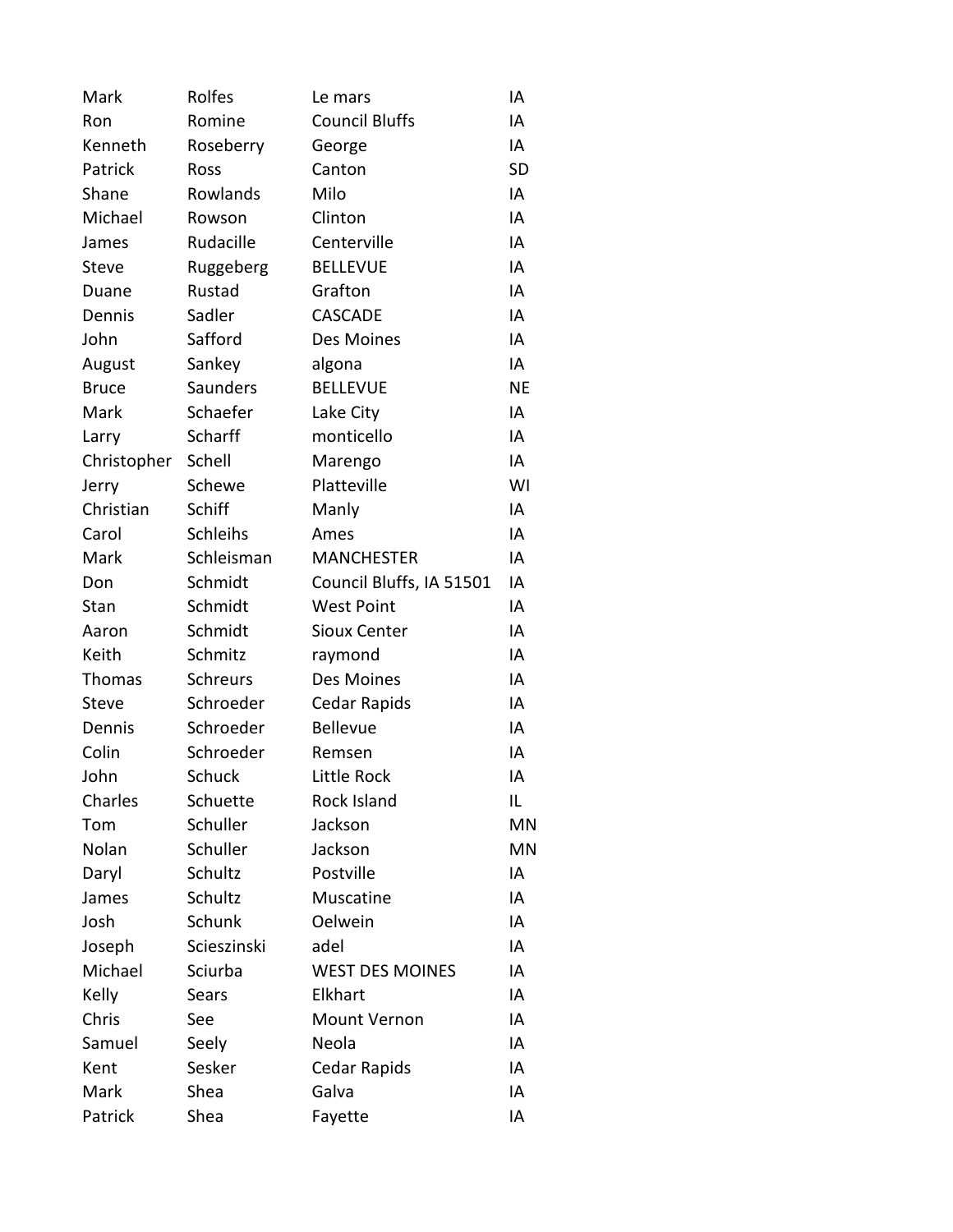| David        | Shemanski      | Keota               | ΙA        |
|--------------|----------------|---------------------|-----------|
| <b>Brad</b>  | Shettler       | Wayland             | IA        |
| Jerry        | Shields        | <b>Grand River</b>  | IA        |
| Garland      | Shirley        | Dubuque             | IA        |
| Stan         | Siebke         | Urbandale           | IA        |
| David        | Simmons        | Ankeny              | IA        |
| Terrance     | Simmons        | <b>Rock Island</b>  | IL        |
| Daniel       | Skinner        | Janesville          | IA        |
| Stacy        | Skinner        | Janesville          | IA        |
| Joe          | Skretta        | Decorah             | IA        |
| Jason        | Slater         | <b>Forest City</b>  | ΙA        |
| Sam          | Slight         | <b>Storm Lake</b>   | IA        |
| Dean         | Small          | Altoona             | IA        |
| <b>Bryce</b> | <b>Smeins</b>  | Washington          | IA        |
| Dennis       | Smeltzer       | <b>WATERLOO</b>     | ΙA        |
| Jim          | Smith          | osceola             | ΙA        |
| Kevin        | Smith          | Clive               | IA        |
| Kevin        | Smith          | <b>DENVER</b>       | IA        |
| Joshua       | Smith          | Fort Dodge          | IA        |
| Craig        | Snider         | Spirit Lake         | IA        |
| Glen         | Snyder         | <b>FAIRBANK</b>     | IA        |
| Tim          | Snyder         | LARCHWOOD           | IA        |
| Sam          | Snyder         | Wilton              | IA        |
| Rachel       | Sobotka        | Benton              | IA        |
| <b>Dirk</b>  | Sorensen       | Ankeny              | ΙA        |
| Charles      | Spielman       | Galena              | IL        |
| John         | Sprole         | Des Moines          | ΙA        |
| Michael      | Spurlin        | Tama                | ΙA        |
| Francis      | St john        | Iowa City           | IA        |
| Steve        | Stafford       | Cedar Rapids        | ΙA        |
| Randy        | <b>Stanek</b>  | Manchester          | IA        |
| James        | Steele         | Dakota City         | <b>NE</b> |
| Phil         | Steffen        | Winthrop            | IA        |
| Keegan       | <b>Steines</b> | Dubuque             | IA        |
| Matt         | Steitzer       | <b>Cedar Rapids</b> | IA        |
| Craig        | Stiemsma       | Hull                | IA        |
| chris        | Stimson        | <b>NEVADA</b>       | IA        |
| Tyra         | <b>Stoaks</b>  | Lenox               | IA        |
| Richard      | Stochl         | New Hampton         | IA        |
| <b>Brian</b> | Stocking       | PORT BYRON          | IL        |
| Richard      | Stockner       | Williamsburg        | ΙA        |
| Alan         | Stoltz         | Dubuque             | ΙA        |
| Tracy        | Stone          | Ely                 | ΙA        |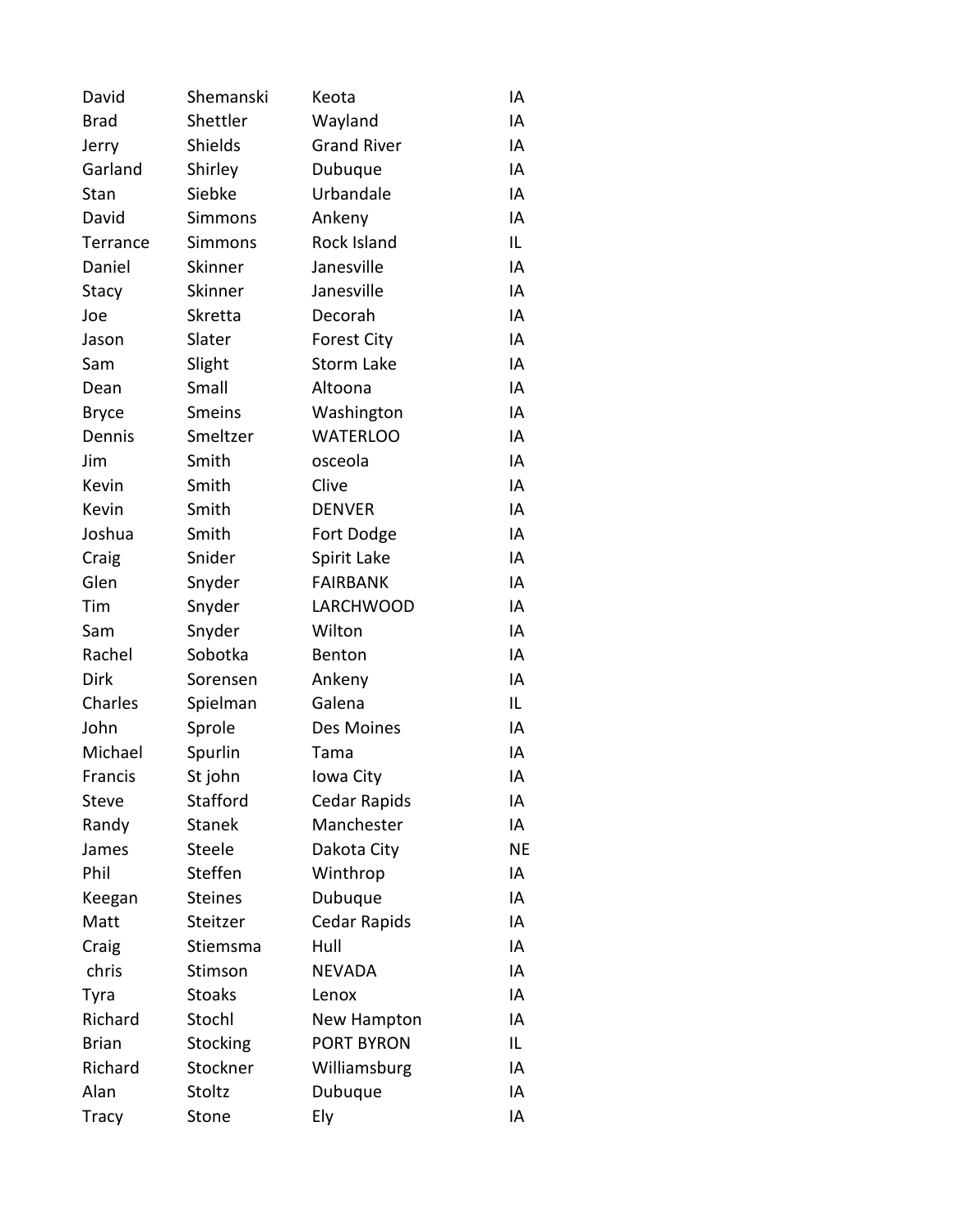| Koree         | Strong         | Ottumwa                 | ΙA        |
|---------------|----------------|-------------------------|-----------|
| Daniel        | Stuber         | <b>Cedar Falls</b>      | IA        |
| Michael       | Sturm          | <b>Bellevue</b>         | IA        |
| Thomas        | Sullivan       | Osage                   | IA        |
| Scot          | Sutherland     | Milledgeville           | IL        |
| <b>Brian</b>  | Sweeney        | La Vista                | <b>NE</b> |
| Dan           | Swick          | Fairfax                 | IA        |
| Darryl        | Syverson       | <b>Strawberry Point</b> | IA        |
| Crystal       | Tate           | Des Moines              | IA        |
| Glen          | Taylor         | Marshalltown            | IA        |
| Michael       | Taylor         | Creston                 | IA        |
| Raun          | Taylor         | Des Moines              | IA        |
| Paul          | Teaford        | <b>Council Bluffs</b>   | IA        |
| Mark          | Teater         | Rainier                 | <b>OR</b> |
| Rod           | Telsrow        | Davenport               | IA        |
| Larry         | <b>Teply</b>   | <b>DIAGONAL</b>         | IA        |
| Vern          | Tervelt        | <b>MORRISON</b>         | IL        |
| <b>Brad</b>   | Thiel          | Cedar Rapids            | IA        |
| Gregory       | Thiesse        | Fairmont                | MN        |
| Tiffany       | Thiessen       | Marengo                 | IA        |
| Ronald        | Thole          | <b>Strawberry Point</b> | IA        |
| Mark          | Tholen         | <b>Council Bluffs</b>   | IA        |
| Jason         | Thomas         | Gilman                  | IA        |
| <b>Terry</b>  | Thompson       | Farley                  | IA        |
| Mark          | Thornton       | Fairfield               | IA        |
| Chris         | <b>Tidwell</b> | Grimes                  | IA        |
| Cory          | <b>Tigges</b>  | Ankeny                  | IA        |
| Mike          | Timmerman      | Dubuque                 | IA        |
| Matthew       | Titkemeier     | Omaha                   | <b>NE</b> |
| Christopher   | Titus          | Keosauqua               | IA        |
| Robert        | <b>Tlustos</b> | Ralston                 | NE        |
| Katrina       | Todd           | Holstein                | IA        |
| James         | Tokheim        | Carter Lake             | IA        |
| Gary          | Tomlinson      | <b>Blue Grass</b>       | IA        |
| <b>Brent</b>  | <b>Trickel</b> | St James                | <b>MN</b> |
| Lloyd         | <b>Trowers</b> | Davenport               | IA        |
| Gary          | Trueblood      | burlington              | IA        |
| Darrell       | Tucker         | Worthington             | IA        |
| <b>Travis</b> | Tull           | Lamoni                  | IA        |
| Dan           | Twelmeyer      | Des Moines              | IA        |
| Jim           | Twitchell      | Danbury                 | IA        |
| John          | Uhal           | Elkader                 | IA        |
| Jason         | Uhl            | Sioux City              | IA        |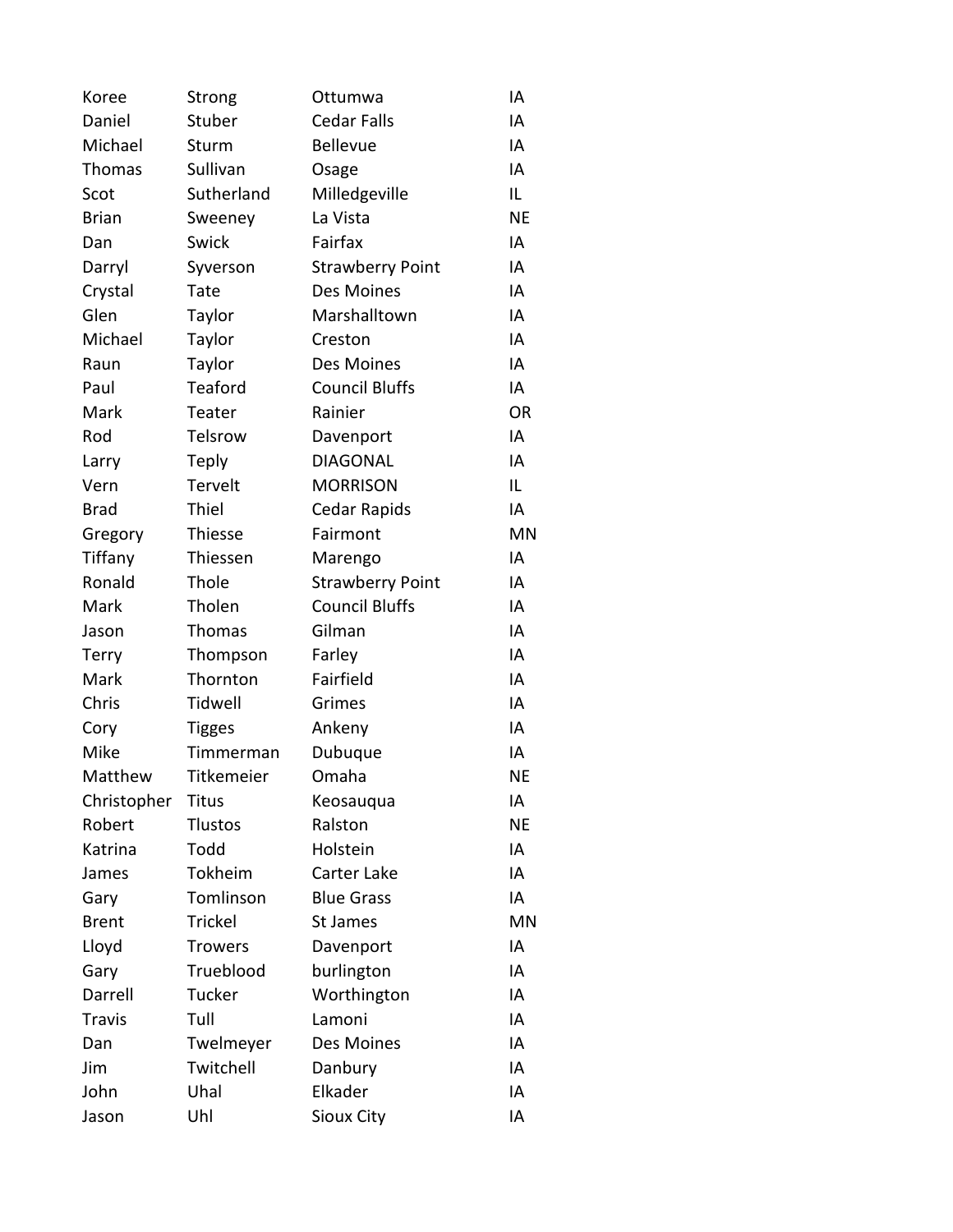| <b>Steve</b> | Vande zande   | <b>Webster City</b>    | IA        |
|--------------|---------------|------------------------|-----------|
| Tony         | Vandegriff    | Fairfield              | IA        |
| Tim          | Vandenberg    | Waterloo               | IA        |
| Marvin       | Vander velden | PLEASANT HILL          | IA        |
| Eric         | Vander velden | Newton                 | IA        |
| <b>Steve</b> | Vandervinne   | Coal Valley            | IL.       |
| Linda        | Vaughn        | Anamosa                | IA        |
| Jesse        | Veenstra      | <b>Sioux Center</b>    | IA        |
| Jeff         | Veitz         | Creston                | IA        |
| John         | Vejvoda       | Omaha                  | <b>NE</b> |
| Logan        | Venenga       | Marion                 | IA        |
| Andre        | Versendaal    | Grinnell               | IA        |
| David        | Viertel       | Dubuque                | IA        |
| Mike         | Vint          | Marshalltown           | IA        |
| Jack         | Von bank      | Armstrong              | IA        |
| Addi         | Vorm          | Nevada                 | IA        |
| Steven       | Wagner        | Iowa City              | IA        |
| Jason        | Walke         | <b>West Des Moines</b> | IA        |
| Billy        | Wallace       | Queen City             | <b>MO</b> |
| Matt         | Warren        | Diagonal               | IA        |
| Michael      | Watkins       | Waterloo               | IA        |
| Gary         | Wax           | Macedonia              | IA        |
| Kris         | Webber        | Spencer                | IA        |
| Chris        | Weber         | Johnston               | IA        |
| Pete         | Weiand        | Calmar                 | IA        |
| Jon          | Weinrich      | Shenandoah             | IA        |
| <b>Terry</b> | Weisenborn    | Exira                  | IA        |
| Justin       | Wells         | Urbandale              | IA        |
| Larry        | Wentz         | Rockwell               | IA        |
| Dean         | Werkman       | Waverly                | IA        |
| Ted          | Wernimont     | Coralville             | IA        |
| Doug         | Wessling      | Holstein               | IA        |
| Joshua       | Westall       | Fort dodge             | IA        |
| William      | White         | Ankeny                 | IA        |
| <b>Brett</b> | White         | Ottumwa                | IA        |
| Ronald       | Whitehead     | Johnston               | IA        |
| Richard      | Whitehill     | Tabor                  | IA        |
| Scott        | Whitehill     | Mason City             | IA        |
| Reagan       | Whitehll      | Tabor                  | IA        |
| Devlun       | Whiteing      | Ida Grove              | IA        |
| Michelle     | Whitney       | Omaha                  | <b>NE</b> |
| Riley        | Whitsitt      | <b>Alexis</b>          | IL        |
| Stan         | Wickstrom     | Sioux City             | ΙA        |